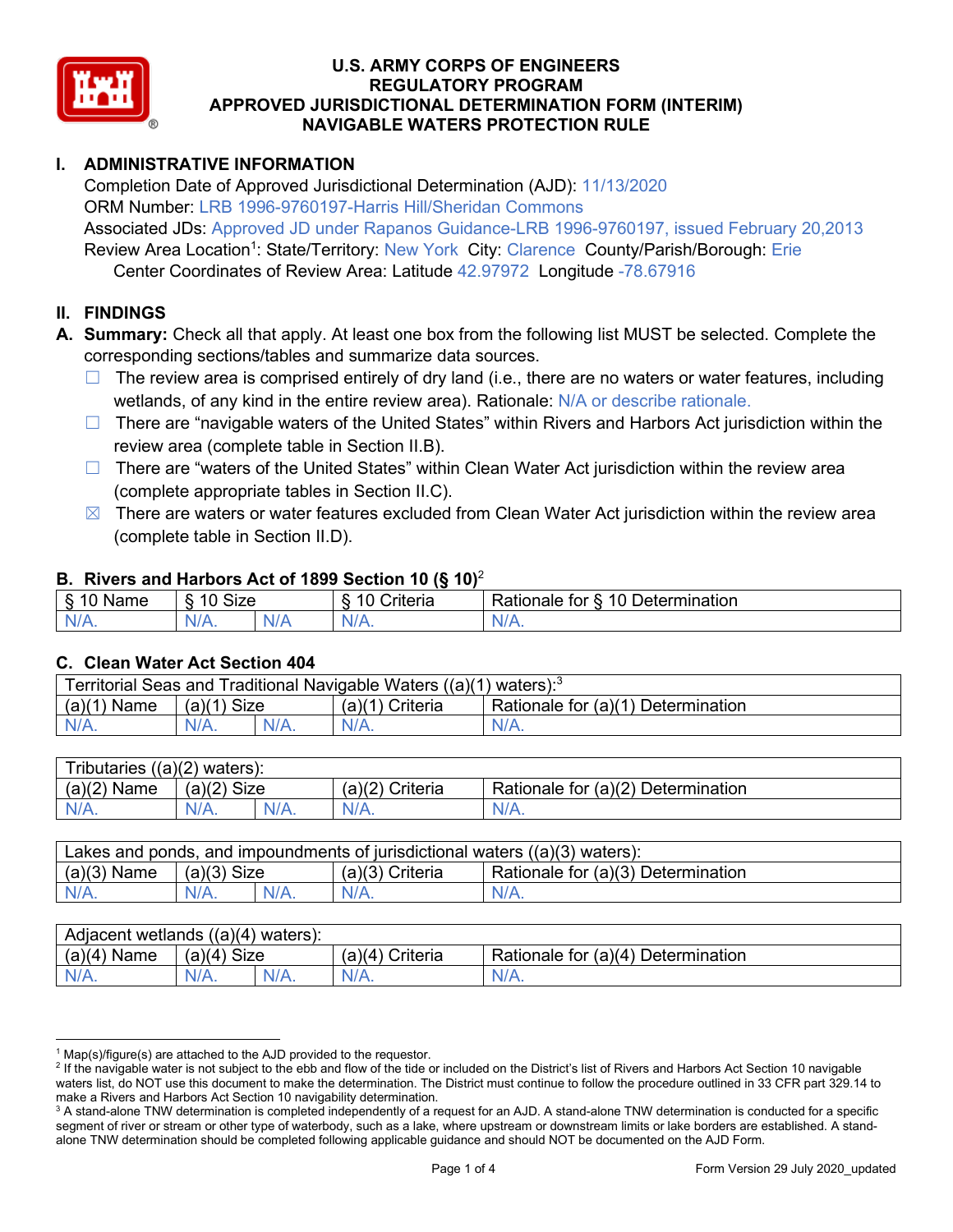

# **D. Excluded Waters or Features**

| Excluded waters $((b)(1) - (b)(12))$ : <sup>4</sup> |                       |                  |                        |                                                                                                      |  |  |
|-----------------------------------------------------|-----------------------|------------------|------------------------|------------------------------------------------------------------------------------------------------|--|--|
| <b>Exclusion Name</b>                               | <b>Exclusion Size</b> |                  | Exclusion <sup>5</sup> | <b>Rationale for Exclusion Determination</b>                                                         |  |  |
| <b>Wetland A</b>                                    | 0.59                  | $\text{acre}(s)$ | $(b)(1)$ Non-          | Wetland A is a depressional wetland that does                                                        |  |  |
|                                                     |                       |                  | adjacent wetland.      | not meet the definition of an $(a)(4)$ adjacent                                                      |  |  |
|                                                     |                       |                  |                        | wetland as it doesn't meet any of the four                                                           |  |  |
|                                                     |                       |                  |                        | adjacency criteria set forth in 33CFR328.3(c)(1).                                                    |  |  |
|                                                     |                       |                  |                        | It doesn't abut a water identified in paragraph                                                      |  |  |
|                                                     |                       |                  |                        | $(a)(1)$ , $(2)$ , or 3. As per on-site observations, data                                           |  |  |
|                                                     |                       |                  |                        | and photos within the delineation report and a                                                       |  |  |
|                                                     |                       |                  |                        | review of remote tools including USGS                                                                |  |  |
|                                                     |                       |                  |                        | topographical maps, the NRCS Websoil survey                                                          |  |  |
|                                                     |                       |                  |                        | for Erie County, and USFWS NWI maps,                                                                 |  |  |
|                                                     |                       |                  |                        | Wetland A is a small isolated wetland that is                                                        |  |  |
|                                                     |                       |                  |                        | completely surrounded by uplands. Although                                                           |  |  |
|                                                     |                       |                  |                        | NWI maps show a large NWI wetland on the                                                             |  |  |
|                                                     |                       |                  |                        | site-I walked the boundary of the wetland and                                                        |  |  |
|                                                     |                       |                  |                        | the entire project site and the boundaries of the<br>wetland are accurate. I didn't find evidence of |  |  |
|                                                     |                       |                  |                        |                                                                                                      |  |  |
|                                                     |                       |                  |                        | other wetland areas within the project site and in<br>addition no tributaries were located on the    |  |  |
|                                                     |                       |                  |                        | project site. The closest $(a)(2)$ water is                                                          |  |  |
|                                                     |                       |                  |                        | approximately 1000 linear feet to the east. All                                                      |  |  |
|                                                     |                       |                  |                        | evidence indicates that Wetland a does not abut                                                      |  |  |
|                                                     |                       |                  |                        | an $(a)(1)$ , $(2)$ or $(3)$ water ii. Are inundated by                                              |  |  |
|                                                     |                       |                  |                        | flooding from a water identified in paragraph                                                        |  |  |
|                                                     |                       |                  |                        | $(a)(1)$ , 2 or 3 in a typical year. Nothing was                                                     |  |  |
|                                                     |                       |                  |                        | observed during the site visit to show evidence                                                      |  |  |
|                                                     |                       |                  |                        | of flooding. Aerial imagery does not indicated                                                       |  |  |
|                                                     |                       |                  |                        | that Wetland A is flooded from an $(a)(1)-(a)(3)$                                                    |  |  |
|                                                     |                       |                  |                        | water in a typical year. In addition, data from the                                                  |  |  |
|                                                     |                       |                  |                        | NRCS Websoil Survey indicate that the soils                                                          |  |  |
|                                                     |                       |                  |                        | mapped in the project area have no frequency of                                                      |  |  |
|                                                     |                       |                  |                        | flooding. Iii. There is no evidence that indicates                                                   |  |  |
|                                                     |                       |                  |                        | Wetland a is physically separated from a water                                                       |  |  |
|                                                     |                       |                  |                        | identified in paragraph $(a)(1)$ , $(2)$ , or $(3)$ only by a                                        |  |  |
|                                                     |                       |                  |                        | natural berm, bank, dune or other natural                                                            |  |  |
|                                                     |                       |                  |                        | feature, iv. There is no evidence based on on-                                                       |  |  |
|                                                     |                       |                  |                        | site observations and review of remote tools to                                                      |  |  |
|                                                     |                       |                  |                        | indicate that Wetland A is physically separated                                                      |  |  |
|                                                     |                       |                  |                        | from an $(a)(1)-(a)(3)$ water only by an artificial                                                  |  |  |
|                                                     |                       |                  |                        | structure so long as that structure allows for a                                                     |  |  |
|                                                     |                       |                  |                        | direct hydrologic surface connection between the                                                     |  |  |
|                                                     |                       |                  |                        | wetlands and water identified in paragraph                                                           |  |  |
|                                                     |                       |                  |                        | $(a)(1)$ , $(2)$ , or $(3)$ of this section in a typical year,                                       |  |  |

<sup>4</sup> Some excluded waters, such as (b)(2) and (b)(4), may not be specifically identified on the AJD form unless a requestor specifically asks a Corps district to do so. Corps districts may, in case-by-case instances, choose to identify some or all of these waters within the review area.  $5$  Because of the broad nature of the (b)(1) exclusion and in an effort to collect data on specific types of waters that would be covered by the (b)(1)

exclusion, four sub-categories of (b)(1) exclusions were administratively created for the purposes of the AJD Form. These four sub-categories are not new exclusions, but are simply administrative distinctions and remain (b)(1) exclusions as defined by the NWPR.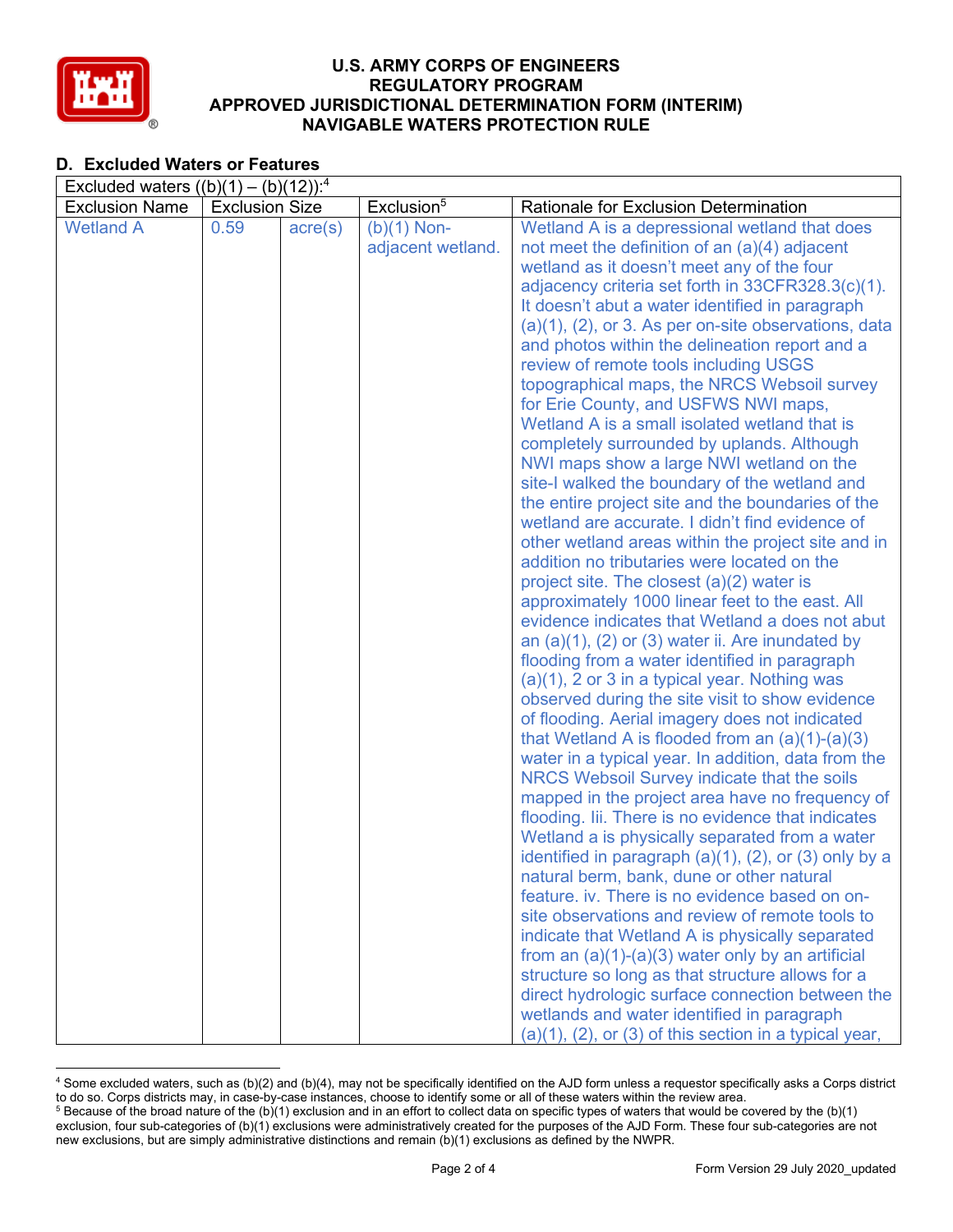

| Excluded waters $((b)(1) - (b)(12))$ : <sup>4</sup> |                       |         |                        |                                                                                        |  |
|-----------------------------------------------------|-----------------------|---------|------------------------|----------------------------------------------------------------------------------------|--|
| <b>Exclusion Name</b>                               | <b>Exclusion Size</b> |         | Exclusion <sup>5</sup> | <b>Rationale for Exclusion Determination</b>                                           |  |
|                                                     |                       |         |                        | such as through a culvert, flood or tide gate,<br>pump, or similar artificial feature. |  |
| $N/A$ .                                             | $N/A$ .               | acre(s) | $N/A$ .                | N/A                                                                                    |  |
| $N/A$ .                                             | $N/A$ .               | acre(s) | $N/A$ .                | $N/A$ .                                                                                |  |
| N/A.                                                | $N/A$ .               | acre(s) | $N/A$ .                | $N/A$ .                                                                                |  |

# **III. SUPPORTING INFORMATION**

- **A. Select/enter all resources** that were used to aid in this determination and attach data/maps to this document and/or references/citations in the administrative record, as appropriate.
	- $\boxtimes$  Information submitted by, or on behalf of, the applicant/consultant: The Wetland Delineation Report dated October 16, 2020 submitted by Wilson Environmental Technologies

This information is sufficient for purposes of this AJD.

- Rationale: N/A or describe rationale for insufficiency (including partial insufficiency).
- $\Box$  Data sheets prepared by the Corps: Title(s) and/or date(s).

☒ Photographs: Aerial and Other: Photographs within the Wetland Delineation Report. Review of Google orthoimagery and ConnectExplorer dates: 2018, 2014, 2008 and 2005.

- $\boxtimes$  Corps site visit(s) conducted on: July 9, 2020
- ☒ Previous Jurisdictional Determinations (AJDs or PJDs): LRB-1996-9760197, AJD issued February 20, 2013
- ☐ Antecedent Precipitation Tool: *provide detailed discussion in Section III.B*.
- ☒ USDA NRCS Soil Survey: NRCS Websoils Survey Accessed 10NOV2020
- https://websoilsurvey.nrcs.usda.gov/app/WebSoilSurvey.aspx

☒ USFWS NWI maps: USFWS National Wetlands Inventory Mapper, Accessed 10NOV2020 https://fwsprimary.wim.usgs.gov/wetlands/apps/wetlands-mapper/

☒ USGS topographic maps: USGS 2016 Amherst Quadrangle.

## **Other data sources used to aid in this determination:**

| Data Source (select)              | Name and/or date and other relevant information                       |
|-----------------------------------|-----------------------------------------------------------------------|
| <b>USGS Sources</b>               | $N/A$ .                                                               |
| <b>USDA Sources</b>               | $N/A$ .                                                               |
| <b>NOAA Sources</b>               | N/A                                                                   |
| <b>USACE Sources</b>              | Federal FEMA National Flood Hazard Layer Zones Accessed 10NOV2020     |
| <b>State/Local/Tribal Sources</b> | N/A                                                                   |
| <b>Other Sources</b>              | HistoricalAerials.com 1963, 2005 and 2014 reviewed Accessed 10Nov2020 |

**B. Typical year assessment(s):** The APT pulls precipitation data from NOAA's Daily Global Historical Climatology Network. The APT evaluates normal precipitation conditions based on the three 30-day periods preceding the observation date. For each period, a weighted condition value is assigned by determining whether the 30-day precipitation total falls within, above, or below the 70th and 30th percentiles for totals from the same date range over the preceding 30 years. The APT then makes a determination of "normal," "wetter than normal," or "drier than normal" based on the condition value sum. The APT also displays results generated via the Palmer Drought Severity Index and the University of